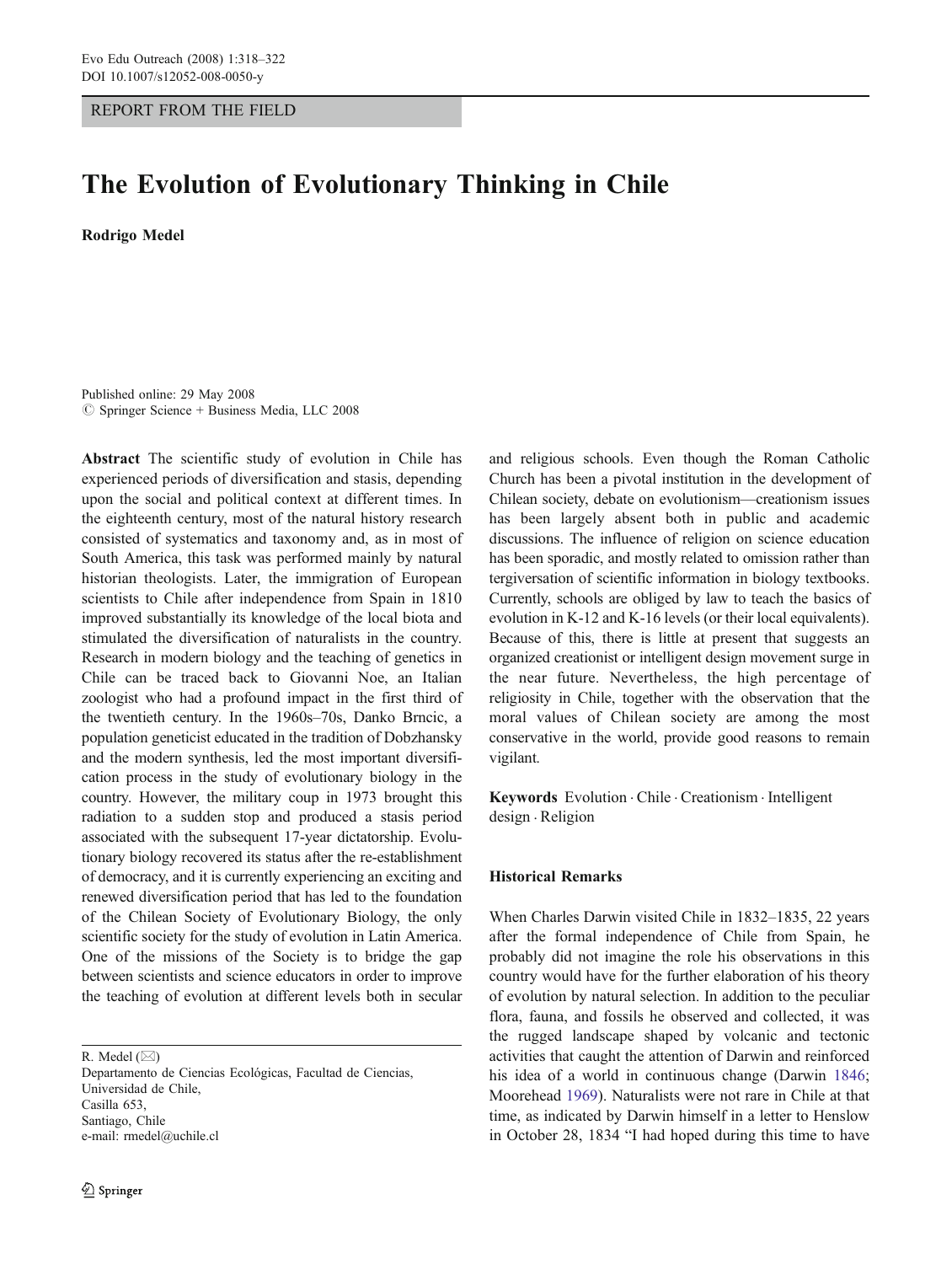made a good collection of insects but it has been impossible. I regret the less, because Chili fairly swarms with collectors; there are more naturalists in the country than carpenters or shoemakers or any other honest trade." His observation was correct; several collections of different taxa already existed, particularly one initiated 80 years before by the abbot Juan Ignacio Molina. The abbot was a Jesuit intellectual who in 1768, at the age of 28 was exiled to Italy as a consequence of the expulsion of the Jesuit order from Chile, which was ordered by King Carlos III of Spain. In Italy, Molina published several works on the Chilean biota, which were translated into German, English, and French. Remarkably, some of his works were truly precursors of modern evolutionary theory since they represented one of the first attempts to organize nature into a coherent theory of gradual evolution, comparable only to the advances made by his contemporary Jean Baptiste Lamarck, 44 years before Darwin. According to Molina, God created nature as a continuous chain of organization, without abrupt changes between forms. In his view, minerals gave rise to the most basic forms of plants, more complex plants gave rise to simple animals, and simple animals produced more complex animals in a gradual progression.

In Chile, the Real Universidad de San Felipe, created in 1759 by instruction of Felipe V de Borbón, was almost the only cultural center in the country at that time, albeit largely devoted to theological and philosophical teaching. After the independence from Spain in 1810, a period of political instability followed, and a series of profound transformations and a fusion of institutions occurred. One of the most significant was the foundation in 1839 of the Universidad de Chile, which replaced the Real Universidad de San Felipe. Unlike the previous institution, the new one was rooted in the cultural and educational values of the emerging republican society and was inspired by illustrious European philosophers and intellectuals such as Rousseau, Locke, Kant, and Voltaire, among others. The new republican society required a detailed catalogue of the Chilean territory as part of the so called "expansion age," characterized by the settlement of colonies in the southernmost region of the country. As in most universities, the advancement of different areas of knowledge was one of the missions of the recently founded Universidad de Chile, which provided an interesting academic environment for several European naturalists who found their place in Chile. Natural history and its two major contributing disciplines, zoology and botany, began to develop according to European models (Cruz-Coke [2004\)](#page-3-0). Many naturalists and intellectuals arrived in Chile at that time, and most of the still valid classifications of the Chilean biota may be attributed to the magnificent contributions of the French botanist and naturalist Claude Gay (1800–1873), with

whom Darwin interacted during his stay in Chile (Yudilevich and Castro [1996](#page-4-0)), and the German biologist Rudolf Philippi (1808–1904) (see reviews in Mizón [2001;](#page-4-0) Castro et al. [2006](#page-3-0)).

From the mid-nineteenth to early twentieth century the development of science was in close relationship to the consolidation of the new nation. The arrival of French, German, and British naturalists in Chile had a profound impact in schools and universities. The German naturalist Frederic Johow (1859–1933) was a pioneer in promoting the teaching of evolutionary biology in Chilean education. While the beginnings of the twentieth century found Chile with a relatively well-known fauna and flora, it was necessary to improve scientific capacity both in universities and educational centers. The school of medicine of the Universidad de Chile was the locus of most of the incipient research done at that time in the country, and the interest of the government in improving the quality of medicine resulted in the hiring of the Italian physician Giovanni Noé in 1912 (1876–1946), who was Professor of Medical Zoology at the University of Rome. As a disciple of the Italian zoologist Giovanni Grassi, he was involved in the description of the life cycle of Plasmodium. Noé had a profound impact on his students. In fact, he was responsible for teaching zoology, morphology, and genetics at the level of European countries. Although his contribution to Chilean biology has not been adequately recognized, Noé paved the way for the first generation of geneticists in Chile.

After the Second World War, the development of biology and medicine in Chile almost invariably followed Anglo-Saxon models (Cruz-Coke [2004](#page-3-0)). The exciting advances in evolutionary biology articulated in the modern synthesis were propagated in Chile thanks to the visit of Dr. Theodosius Dobzhansky in 1956. Dobzhansky's stay had a strong influence on a young student who was probably the most influential scientist in the history of evolutionary biology in Chile. Danko Brncic (1922–1998) spent some time in Dobzhansky's lab at Columbia University, where he had first-hand contact with the several questions and approaches to study of ecological genetics in Drosophila. The geographical isolation of Chile from the rest of South America provided a suitable biogeographical setting to develop a research program on Chilean Drosophila. Guided by Dobzhansky, Brncic was actively involved in the development of the synthetic theory of evolution and became a leader of the research in population genetics not only in Chile but in South America as a whole. After his return to Chile, there was an explosion of research in genetics (basic and applied), natural history, experimental evolution, and population biology, in what may be called the first radiation of evolutionary biology in the country. In the 1960's, there was a relatively mature and diversified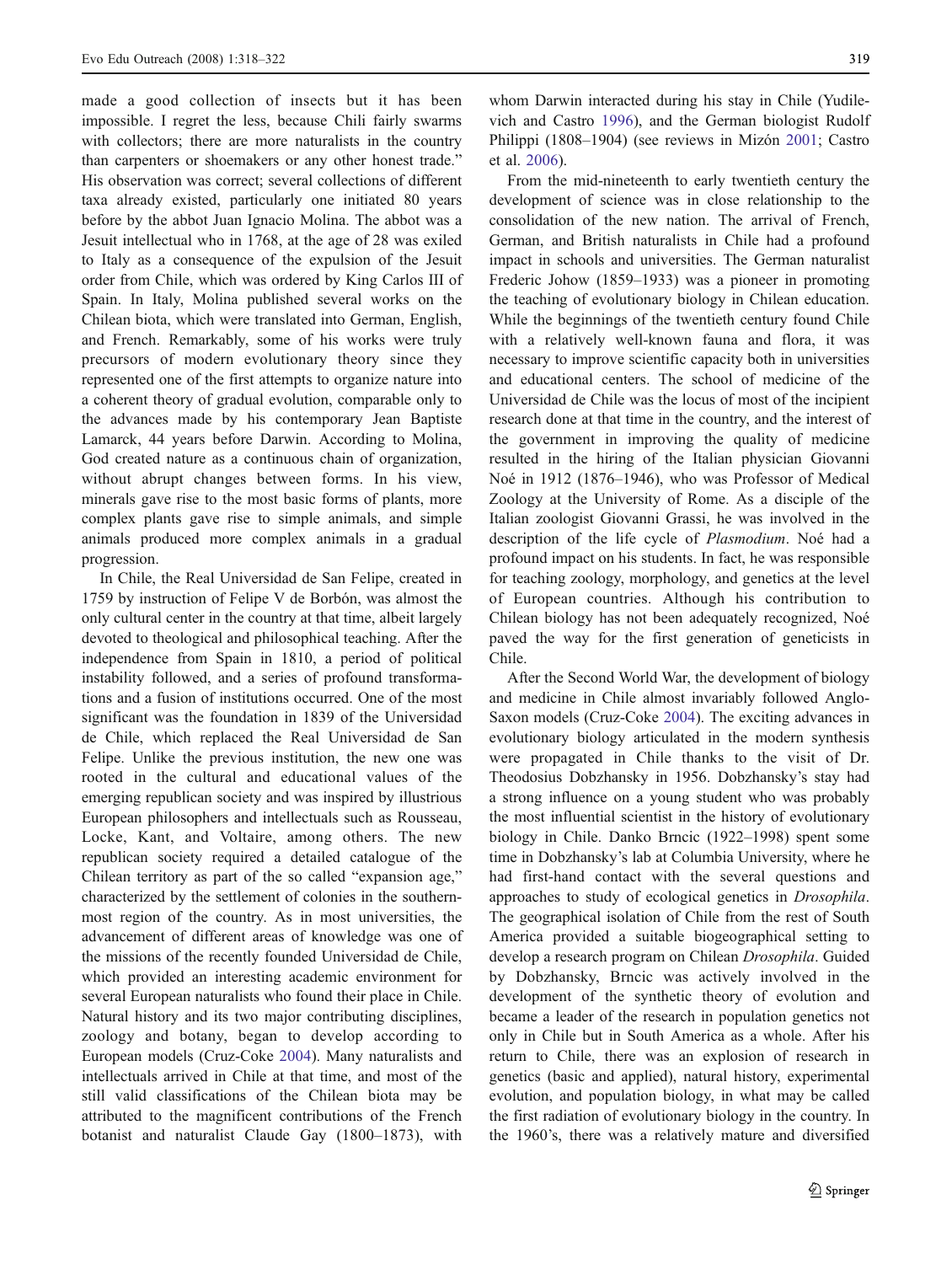community involved in genetic research, which led to the foundation of the Chilean Society of Genetics in 1964. One of the missions of the emerging society was to promote the advance and teaching of genetics at the undergraduate and graduate levels. This effort had a tremendous impact on the development of the discipline across Chilean universities. However, the rapid diversification was suddenly interrupted as a consequence of the military coup in 1973. Pinochet`s dictatorship attempted to disintegrate Chilean universities, especially the Universidad de Chile, and prohibited any meetings or associations, including scientific societies, in the first years of the dictatorship (Litvak [1983](#page-4-0)). Hundreds of outstanding scientists were relieved of their positions, emigrated outside the country, or were exiled. Geneticists were not the exception. The stasis period had arrived.

When democracy was re-established in 1990, after 17 years of military dictatorship, teaching and research in genetics and evolutionary biology had not changed substantially in either scope or depth, partly due to the political isolation of Chile, which restricted the chance of academic and student exchange with foreign countries. The development of evolutionary biology in Chile during that period was kept constant at best. With only a couple of exceptions, the few courses on evolution available emphasized nonscientific topics that provided fertile ground for epistemological discussions but not for scientific research. More specifically, by questioning not only the prevalence but the entire existence of natural selection as a force driving evolutionary change, a peculiar all-inclusive perspective elaborated in the 1970s gained adherents in young and uninformed undergraduate students (see Maturana-Romesín and Mpodozis [2000\)](#page-4-0). Although this doctrine stimulated an interesting debate among Chilean naturalists (e.g., Gallardo [1997;](#page-4-0) Camus [2000](#page-3-0); Nespolo [2003\)](#page-4-0), it had a strong detrimental impact on several cohorts of students, ultimately retarding the advance of evolutionary biology research in Chile. Fortunately, the situation has changed in the last few years as an increasing number of students are involved in scientific research on a diverse array of evolutionary questions. At the undergraduate level, modern evolution is taught both in secular and religious universities. At least one course of evolution and/or genetics is present in 84% of the biologically oriented scientific careers (e.g., marine biology, environmental biology, bachelor of biological sciences) and 73% of the biologically based education careers (P. Camus, personal communication). An inverse interpretation of these figures indicates that about 15% of science programs and 25% of education programs in Chilean universities are not teaching evolution, which deserves special attention and demands improvement.

Regarding disciplinary development, and noting that research in evolutionary biology is still in its infancy in Chile, the most represented areas are evolutionary ecology, population and quantitative genetics, systematic biology, and biogeography. Areas less represented include genomics–bioinformatics, molecular evolution, and paleobiology. The areas still absent include experimental evolution and evo-devo (R. Nespolo, personal communication). This thematic diversity has provided a renewed atmosphere among Chilean naturalists, which has stimulated the recent foundation of the Chilean Society of Evolutionary Biology, the only scientific society for the study of evolution in Latin America. One of the missions of the Society is to bridge the gap between scientists and educators in order to improve the teaching of evolution at different education levels.

### The Teaching of Evolution and the Creationist Menace

The education system in Chile is currently divided into three levels, (a) a preschool level, with children under the age of five; (b) a basic school level, that includes eight grades with a typical age ranging between 5–12 years; and (c) a high school level that includes four grades with ages ranging 13–17. A national standardized college placement test is given annually; the scores obtained by students on this test and high school grade averages determine their chances of being enrolled in one or another university and program.

The teaching of evolution in Chile has experienced advances and retreats through history. The importance given to evolution in high school textbooks seems to be the outcome of the balance between the antagonistic and often irreconcilable positions of secular intellectuals and conservative Catholic ideology. For example, while biological evolution was included as an important topic in the official education program in 1902, many of the biology textbooks used during the twentieth century were written by Catholic priests, some of them clearly antievolutionists. As expected, topics on evolution were largely dismissed or relegated to small commentaries on "evolutionism and religion" (see details in Tamayo [2003\)](#page-4-0). This unfortunate influence lasted many years and found its climax in the period 1969–1984, when topics on evolution were virtually eliminated from textbooks, probably as a consequence of the pressures imposed by conservative religious and political groups (Tamayo [2003](#page-4-0)). The situation changed drastically in 1991, when evolutionary content had to be included in the new curriculum by law. Since then, an important section devoted to phenotypic and genetic variation, mechanisms of selection, and patterns of evolution has been included in most textbooks, and the teaching of evolution is obligatory at present.

Chilean scientists have been traditionally involved in the elaboration of science curricula in basic and high school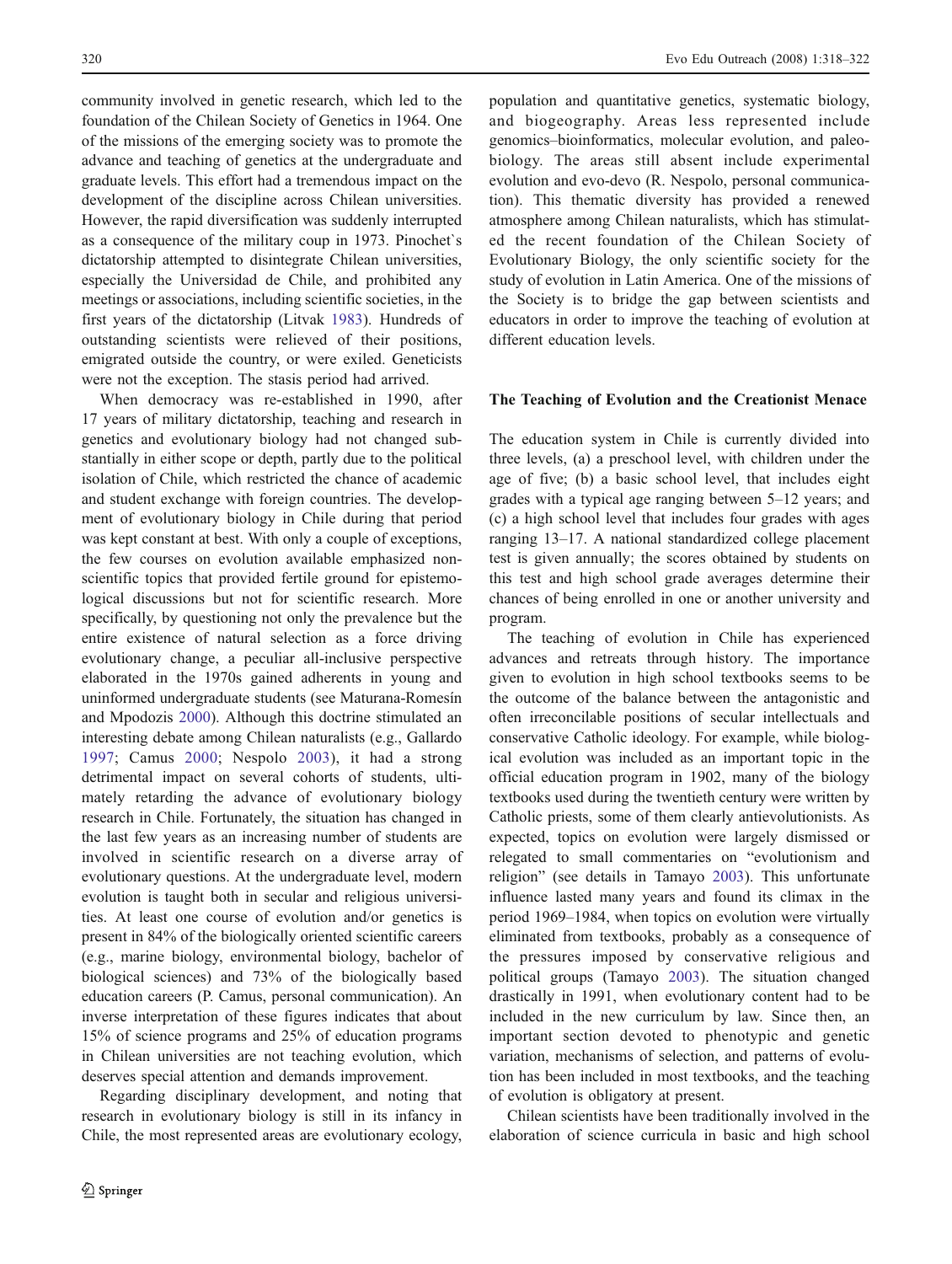<span id="page-3-0"></span>levels. For instance, the current curriculum in evolutionary biology is the outcome of a long process that involves the joint participation of scientists and teachers. After several rounds of personal and public consulting and improvement, curricula are finally written and promulgated in the form of law statements by the Congress. The structure of curricula involves two components. First, a general component, that deals with contents that must be taught by every school in the country (e.g., the basics of genetics, development, variability, natural selection, heredity, and adaptation). Second, a more specialized component that is taught in the last 2 years of the high school level (e.g., the origin of life, patterns of biological diversification, theories and mechanisms involved in human evolution, analysis of genetic information, and methodology of scientific research in biology). There is a complete exclusion of creationist and ID arguments in Chilean curricula of evolutionary biology. In synthesis, the basics of evolutionary biology seem to be adequately covered in Chilean education at present, although there is ample scope to improve the quantity and quality of education in the basic and high school curricula. Scientists and teachers, however, do not only collaborate in curricula design. An interesting and fruitful initiative aimed to increase collaboration between scientists and teachers has been led by CONICYT (the Chilean equivalent of NSF) in the last 10 years. This program consists of transferring science to basic and high school levels in the form of talks, visits of students to Universities, and the collaborative action of scientists and teachers in the design and implementation of research activities for basic and high school students. There is ample opportunity to improve the knowledge of biology and evolutionary biology in schools under this government initiative.

The level of religiosity in Chile is high, as revealed by the observation that 92% of the Chilean population older than 15 years profess some religion or credo; 70% of the population are Catholic; 15.1% Protestant or Evangelical; 8% atheist or agnostic; 4%, other religion or credo; 1% Jehova`s witnesses; 0.9%, The Church of Jesus Christ of Latter-day Saints; 0.1% Jewish; and less than 0.1% Islamic and Eastern Orthodox (source: National Census data 2002, <http://www.ine.cl/cd2002>). These figures are consistent with the report of the International Social Survey Programme in 1998 (Lehman [2002](#page-4-0)). A multivariate index representing the level of religiosity of 31 countries all over the world was constructed and compared among countries. Interestingly, the level of religiosity of the Chilean population was one of the highest of the sample, only surpassed by the Philippines, USA, and Cyprus. Not surprisingly, a high percentage of the Chilean population believes in God (96%), the existence of miracles (81%), and even witchcraft (60%) (Adimark-CfK 2007). However, the high level of religiosity shown by the Chilean

population is inconsistent with the low frequency of periodic attendance in religious ceremonies (21%) (Adimark-CfK 2007), which suggests an ideological rather than practical commitment to religion. Regarding moral issues, the Chilean population is one of the most conservative in the world (Lehman [2002](#page-4-0)), which in combination with the high level of religiosity, provides an appropriate target for creationist or intelligent design movements. In fact, small ephemeral foci of creationism appear from time to time, but always restricted to churches and conservative education centers outside the mainstream of Chilean education. Even though Chilean society has been long modelled by the interaction of Republican ideals and the strong influence of the Roman Catholic Church, issues around the evolutionism—creationism dichotomy are largely absent both in public and academic discussions. As in the rest of South America, there is little at present that suggests an organized creationist movement surge in Chile in the short run (Cornish-Bowden and Cárdenas 2007). However, this does not imply that Chilean science is immune. Because the crusade of creationism and its multiple faces is not circumscribed to geographic region, culture, or language, it is better to be prepared and vigilant. Probably the most efficient way to avoid a creationist intrusion into our educational system and society is to improve basic understanding of the evolutionary process not only in basic and high school levels, but in the Chilean population as a whole. The Chilean Society of Evolutionary Biology is currently devising the best strategy to accomplish this task.

Acknowledgments I thank Niles Eldredge and John Thompson for inviting me to write this manuscript. I also thank Carezza Botto, Patricio Camus, Lafayette Eaton, Roberto Nespolo, Manuel Tamayo, and Alberto Veloso for commenting on various stages of this paper and for kindly providing useful information that improved the quality of this essay. This paper was partially supported by grant ACT 34/ 2006.

#### References

- Adimark-GfK. Encuesta Nacional Bicentenario UC Adimark. 2007.
- Camus PA. Evolution in Chile: natural drift versus natural selection, or the preservation of favoured theories in the struggle for knowledge. Rev Chil Hist Nat. 2000;73:215–9.
- Castro SA, Camousseight A, Muñoz-Schick M, Jaksic FM. Rodulfo Amando Philippi, el naturalista de mayor aporte al conocimiento taxonómico de la diversidad biológica de Chile. Rev Chil Hist Nat. 2006;79:133–43.
- Cornish-Bowden A, Cárdenas ML. The threat from creationism to the rational teaching of biology. Biol Res. 2007;40:113–22.
- Cruz-Coke R. Organization of genetic services: Chile. In: Wertz DC, Fletcher JC, editors. Genetics and ethics in global perspective. Dordrecht: Kluwer Academic; 2004.
- Darwin C. Geological observations on South America. Cornhill: Smith Elder & Co; 1846.